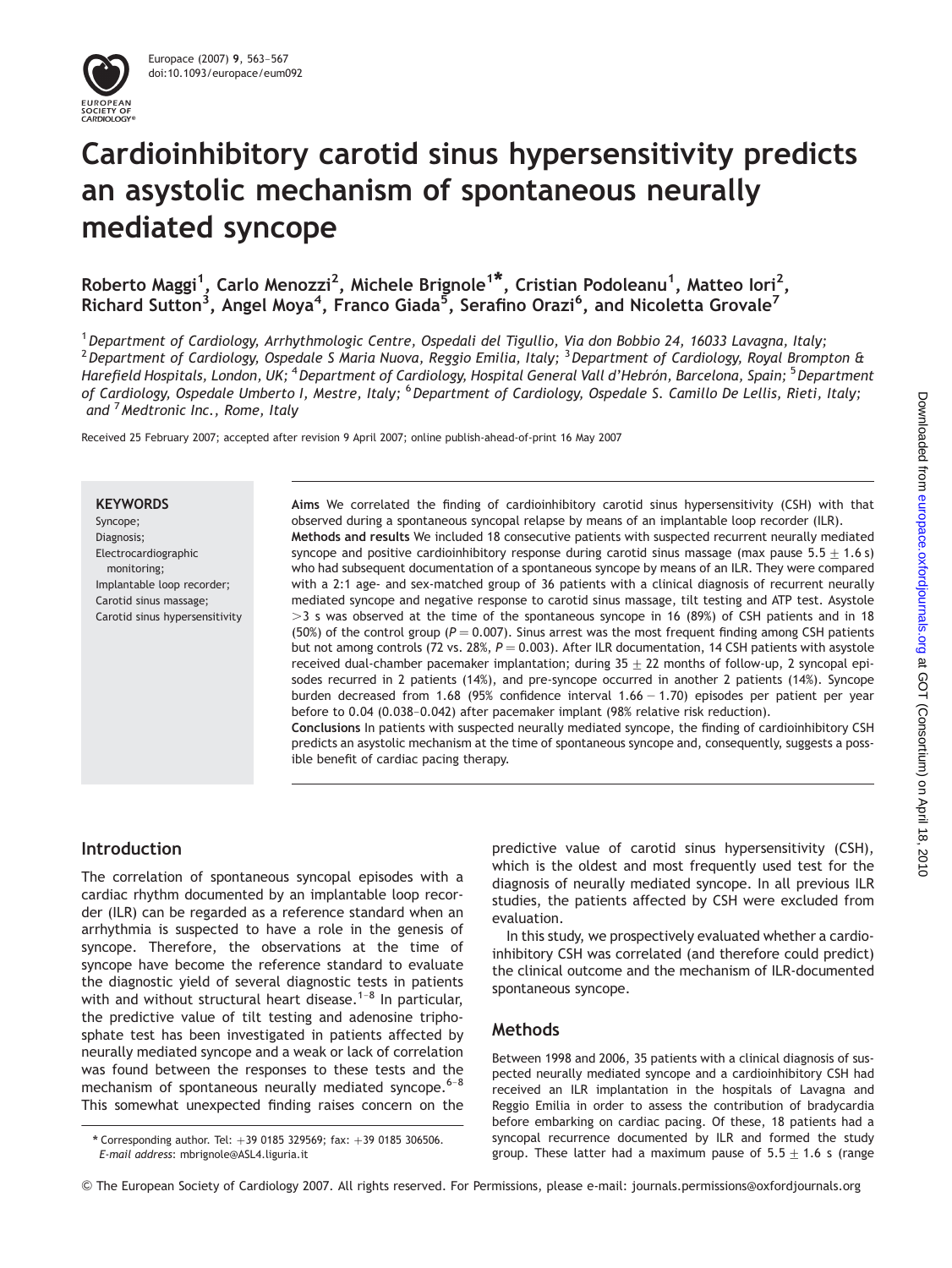$3.6 - 8.5$  s) during the carotid sinus massage. The carotid sinus massage was performed during electrocardiographic and systemic blood pressure monitoring on the right side and on the left side, with the patient in the supine and upright positions. The massage was continued for 10 s. The test was defined as positive if, during the massage, the spontaneous symptoms were reproduced in association with cardioinhibition (with or without concomitant vasodepression). Cardioinhibitory CSH was defined as a maximum ventricular pause  $>$ 3 s.

The CSH patients were compared with a control group of 36 patients affected by neurally mediated syncope and negative carotid sinus massage, matched 2:1 for age and sex, selected from the ISSUE 2 database<sup>5,6</sup> among those with a negative response to tilt testing and adenosine triphosphate test who had a syncopal recurrence documented by ILR

Both in CSH and controls, in accordance with current guidelines, $9,10$  neurally mediated syncope was considered likely when, on the initial evaluation, the following observations were excluded: (1) suspected or definite structural heart disease suggesting a high likelihood of cardiac syncope, i.e. syncope during exercise; overt heart failure; ejection fraction  $\leq$  40%; myocardial infarction; hypertrophic cardiomyopathy; dilated cardiomyopathy; significant valvular disease; sinus bradycardia <50 bpm or sino-atrial block; Mobitz I second degree atrioventricular block; Mobitz II second or third degree atrioventricular block; bundle branch block; rapid paroxysmal supraventricular tachycardia or ventricular tachycardia; preexcited QRS complexes; prolonged QT interval; right bundle branch block pattern with ST-elevation in leads V1–V3 (Brugada syndrome); negative T waves in right pre-cordial leads, epsilon waves and ventricular late potentials suggestive of arrhythmogenic right ventricular dysplasia; (2) symptomatic orthostatic hypotension diagnosed by standing blood pressure measurement; (3) non-syncopal loss of consciousness (e.g. epilepsy, psychiatric, metabolic, drop-attack, cerebral transient ischaemic attack, intoxication, and cataplexy); (4) subclavian steal syndrome.

After ILR implantation, patients and controls were followed quarterly until the first electrographically (ECG) documented syncope. The mechanism of syncope was assigned according to the ISSUE  $classification<sup>11</sup>$  by the End-point Committee members who analysed the records of all episodes (MB, CM, RS, AM).

#### Statistical methods

Comparison between groups was performed with the nonparametric 'U' test of Mann–Whitney for continuous variables and with Fisher's exact test for proportions, as appropriate. All reported P-values are two-tailed and the value  $<$  0.05 was considered significant. The time to the first recurrence of syncope was analysed by means of Kaplan–Meier survival curves, which were compared using the log-rank test.

#### Results

The clinical characteristics of 18 CSH patients and 36 controls are listed in Table 1.

Asystole  $>3$  s was observed at the time of the spontaneous syncope in 16 (89%) of CSH patients (average longest pause of 9 s[8–18]) and in 18 (50%) of the control group ( $P = 0.007$ ). Sinus arrest (type 1A pattern of the ISSUE 2 classification) was the most frequent finding among CSH patients but not among controls (72 vs. 28%,  $P = 0.003$ ) (Table 2). Conversely, controls had a higher prevalence of patterns different from type 1 (Table 2). Thus, correlation between induced and spontaneous asystole was 89% (95% confidence interval, 65–99%).

Compared with controls, CSH patients had a short history of syncope, higher prevalence of pre-syncope,

hospitalization and cardiac abnormalities. The median time to first syncope recurrence after ILR implantation was longer in CSH patients than in controls (Figure 1). There was no difference in length of the asystole documented by ILR between groups.

## Follow-up

After ILR documentation of spontaneous syncope, 14 CSH patients with asystole received dual-chamber pacemaker implantation; during  $35 \pm 22$  months of follow-up, a single syncopal episode recurred in 2 patients (14%) after 12 and 23 months respectively and pre-syncope in another 2 patients (14%). One of the two patients who had syncope recurrence was found to have pacemaker malfunction due to ventricular lead fracture. The corresponding actuarial estimate of syncope recurrence was 8% at 1 year and 20% at 5 years. Syncope burden decreased from 1.68 (95% confidence interval 1.66–1.70) episodes per patient per year observed before enrolment to 0.04 (95% confidence interval 0.038–0.042) episodes per patient per year during the 3 years after the pacemaker implant (relative risk reduction 98%,  $P < 0.001$ ).

Two other patients with documented asystole received education on how to avoid recurrences and one of these had pre-syncopal recurrences. One patient with documented high rate atrial fibrillation was treated with drugs and had multiple syncopal recurrences. Finally, one patient with documented sinus tachycardia had no syncope during 82 months of follow-up. Two patients had strokes, one of these was fatal.

# **Discussion**

## Electrocardiographic findings in patients with cardioinhibitory CSH

This study shows that a long asystole, mainly due to sinus arrest, is the most frequent finding at the time of spontaneous syncope in patients with cardioinhibitory CSH. In patients with a clinical diagnosis of suspected neurally mediated syncope, the finding of a cardioinhibitory response during carotid sinus massage predicts, with a probability of 89%, that a long asystolic reflex is also present at the time of spontaneous syncope. The finding of progressive sinus bradycardia followed by ventricular asystole (type 1A and 1B of the ISSUE classification<sup>11</sup>) is consistent with the aetiology of neurally mediated syncope.

In the absence of cardioinhibitory CSH, the electrocardiographic findings at the time of spontaneous neurally mediated syncope are heterogeneous with bradycardia or asystole accounting for only approximately one-half of the syncope events. Indeed, a prevalence around 50% was constantly found either in the control patients of this study as well in previous studies in neurally mediated patients including those with positive response to tilt testing or adenosine triphosphate test.<sup>1,5,6</sup>

The relationship between cardioinhibitory CSH and the mechanism of spontaneous, otherwise unexplained, syncope was inferred in an old study<sup>12</sup> where, in patients implanted with a pacemaker designed to detect asystolic episodes, long pauses ( $\geq$ 6 s) were detected in 53% of the patients during 2 years of follow-up.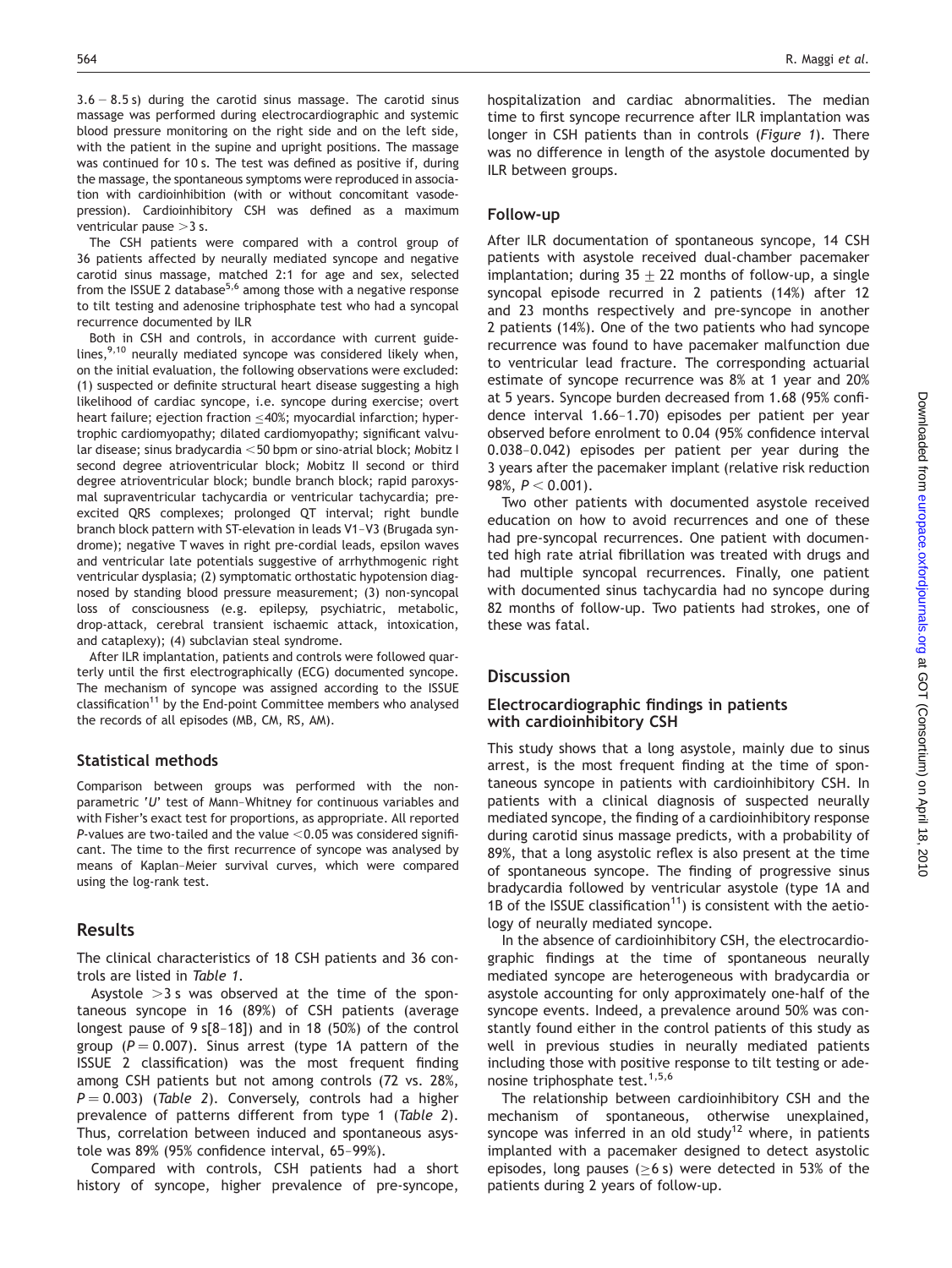|  |  |  | Table 1 Characteristics of CSH patients and controls at enrolment |
|--|--|--|-------------------------------------------------------------------|
|--|--|--|-------------------------------------------------------------------|

|                                                                 | CSH $n = 18$   | Control $n = 36$ | P-value |
|-----------------------------------------------------------------|----------------|------------------|---------|
| Mean age, year                                                  | $68 + 13$      | $68 + 12$        |         |
| Male gender, $n$ $%$                                            | 12 (67%)       | 24 (67%)         |         |
| Syncope events                                                  |                |                  |         |
| Total lifetime episodes                                         | 81             | 312              |         |
| Syncope, median (interquartile range)                           | $4(3-6)$       | $5(4-9)$         | 0.07    |
| Interval between first and last                                 | $3(2-5)$       | $5(4-10)$        | 0.001   |
| episode, median year (interquartile range)                      |                |                  |         |
| Syncope burden, episodes per patient/year (interquartile range) | $1.4(1.0-5.3)$ | $1.1(0.8-1.4)$   | 0.11    |
| Age at first syncope                                            | $68(54-77)$    | $63(43-72)$      | 0.31    |
| History of pre-syncope, $n$ (%)                                 | 13 (72%)       | 16 (44%)         | 0.05    |
| Hospitalization for syncope, $n$ (%)                            | 13 (72%)       | 16(44%)          | 0.05    |
| Injuries related to fainting, $n$ (%)                           | 11 $(61%)$     | 21 (58%)         | 0.54    |
| No warning at the onset                                         | 12 (67%)       | 16 (44%)         | 0.10    |
| of the attack (last and/or previous episode), $n$ (%)           |                |                  |         |
| Normal electrocardiogram, n (%)                                 | 12 (67%)       | 32 (89%)         | 0.05    |
| No structural heart disease, $n$ (%)                            | 12 (67%)       | 30 (83%)         | 0.05    |
| Medical history, $n$ $%$                                        |                |                  |         |
| Cardiac disease                                                 | 6              | 6                |         |
| Hypertension                                                    | 12             | 22               |         |
| <b>Diabetes</b>                                                 | $\overline{2}$ | 3                |         |

We observed some differences in the clinical features of the two groups. CSH patients had a short history of syncope, higher prevalence of pre-syncope, more hospitalizations and cardiac abnormalities. Owing to the fact that the control patients were matched with CSH patients in respect of age and sex, these differences also separate CSH on clinical grounds from the other forms of neurally mediated syncope. The reason for a different time to first syncope recurrence is uncertain.

### The effect of cardiac pacing in CSH patients

The finding of asystolic syncope during spontaneous episodes forms the background for the potential benefit of cardiac pacing in CSH patients. Indeed, in this study, cardiac pacing resulted in a 98% reduction of the syncope burden during the following 3 years of follow-up. The effect of pacing in CSH patients measured as syncope burden (0.04 episodes per patient per year) was very similar to that observed in patients without CSH (0.05 episodes per patient/year) in the ISSUE 2 study,<sup>5</sup> suggesting that the efficacy of therapy is similar in the two different clinical situations once the documented spontaneous episode is shown to be due to the same mechanism, i.e. an asystolic pause.

Until now, little evidence of efficacy of cardiac pacing exists despite cardiac pacing being widely used in patients with syncope and CSH. Some pre-post comparisons showed fewer recurrences of syncope after pacemaker implant.<sup>13-16</sup> One non-randomized comparative study of patients receiving a pacemaker and untreated patients showed syncope recurrence rates to be lower in paced than non-paced patients.<sup>17</sup> In the only randomized small open study,  $18$  32 patients were assigned to the pacemaker arm and 28 to the 'no treatment' group. After a mean follow up of  $36 \pm 10$  months, syncope recurred in 9% of pacemaker group vs. 57 % in the untreated patients  $(P < 0.0002)$ .

The results of this study apply to a population of patients with a high likelihood of being affected by neurally mediated syncope who were identified by relatively straightforward initial evaluation and clinical features, in accordance with the recommendations of current guidelines. $9,10$  The diagnosis of neurally mediated syncope was largely unrelated to the finding of CSH which was used to evaluate the role of the cardioinhibitory component of the reflex. It is possible that, when the diagnosis of neurally mediated syncope is less certain or syncope is unexplained, also the predictive value of CSH might be lower. It is well known that specificity of carotid sinus massage is suboptimal and that abnormal responses are also frequently observed in subjects without syncope. For example, an abnormal response was observed in 17–20% of asymptomatic patients affected by various types of cardiovascular diseases,<sup>19</sup> and in 38% of asymptomatic patients with severe narrowing of the carotid arteries.<sup>20</sup> Moreover, in patients with accidental falls and  $\text{CSH},^{21}$  syncope recurrence burden after pacemaker implant was 0.32 episodes per year, i.e. a frequency of eight times higher than that observed in this study.

# Limitations

This study shows that syncope is difficult to predict and about half of the patients with CSH who had undergone ILR implantation, did not have recurrence during the follow-up period. This finding is consistent with the natural history of neurally mediated syncope which shows that even severely symptomatic patients remain asymptomatic for long periods due to an unpredictable recurrence rate. For example, a 33% recurrence rate at 1 year was observed in ISSUE 2 population.<sup>5</sup> Therefore, a longer follow-up would probably have been helpful in order to determine the mechanism of syncope in these other patients. Longer follow-up was limited by the battery longevity of the present ILR generation. Theoretically, these late-recurrent patients could have mechanisms different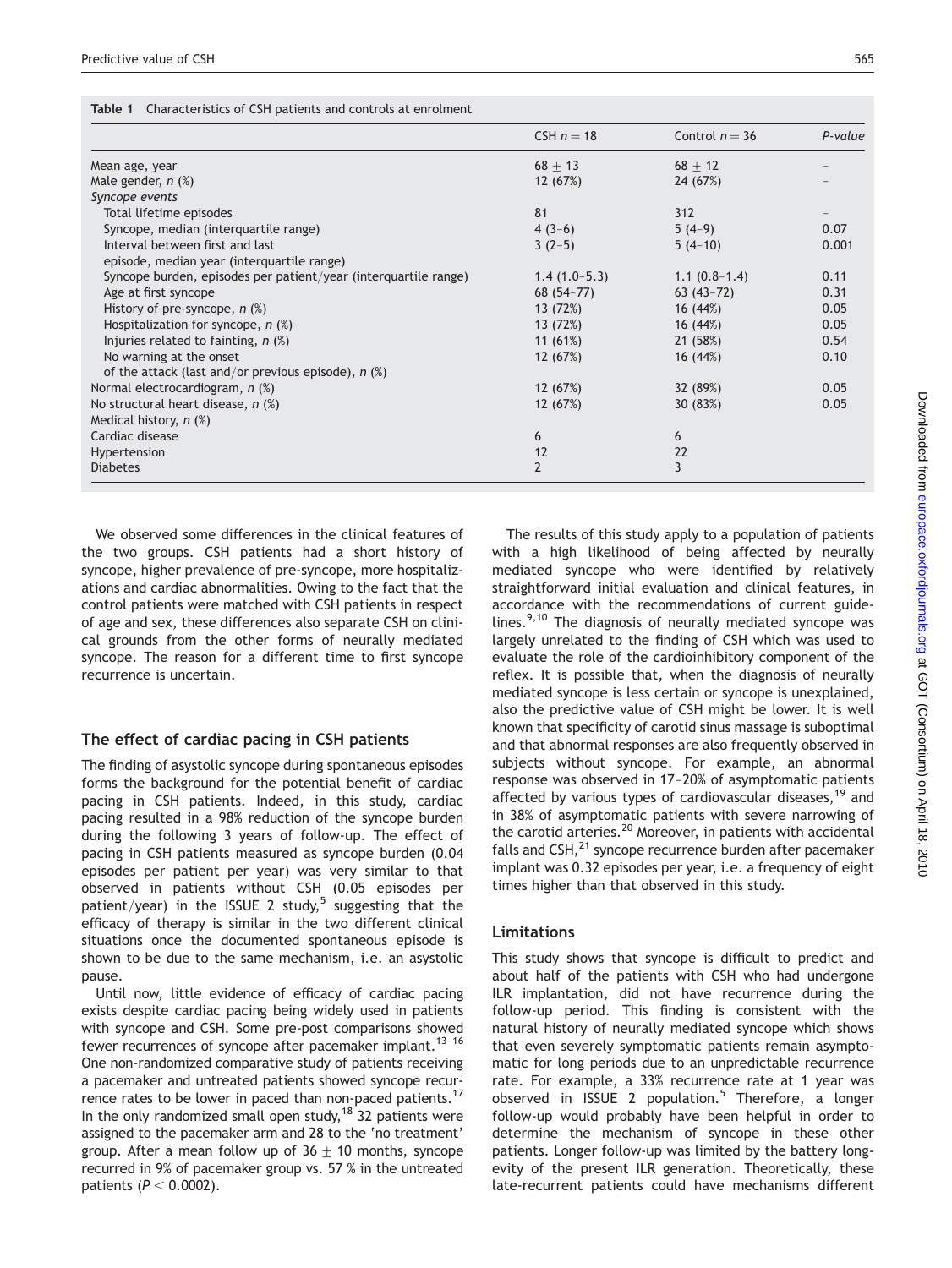|                                                                                      | CSH $n = 18$ | Control $n = 36$ | P-value |
|--------------------------------------------------------------------------------------|--------------|------------------|---------|
| Type 1, Asystole. RR pause/s $\geq$ 3 s                                              | 16 (89%)     | 18 (50%)         | 0.004   |
| Type 1A, sinus arrest: progressive                                                   | 13 (72%)     | 10(28%)          | 0.003   |
| sinus bradycardia or initial sinus                                                   |              |                  |         |
| tachycardia followed by progressive sinus                                            |              |                  |         |
| bradycardia until sinus arrest.                                                      |              |                  |         |
| Type 1B, Sinus bradycardia plus                                                      | 3(17%)       | 3(8%)            | 0.31    |
| AV block:                                                                            |              |                  |         |
| Progressive sinus bradycardia followed by                                            |              |                  |         |
| AV block (and ventricular pause/s) with concomitant decrease in                      |              |                  |         |
| sinus rate                                                                           |              |                  |         |
| Sudden onset AV block (and                                                           |              |                  |         |
| ventricular pause/s) with concomitant decrease in sinus rate                         |              |                  |         |
| Type 1C, AV block: sudden                                                            | $0(0\%)$     | 5(14%)           | 0.11    |
| onset AV block (and ventricular                                                      |              |                  |         |
| pause/s) with concomitant increase in                                                |              |                  |         |
| sinus rate                                                                           |              |                  |         |
| Asystole duration:                                                                   |              |                  |         |
| Longest pause (interquartile range), s                                               | $9(8-18)$    | $10(6-15)$       | 0.72    |
| Total asystolic period (interquartile range), s                                      | $18(12-21)$  | $19(12-30)$      | 0.89    |
| Type 2, Bradycardia. Decrease of heart rate                                          | $0(0\%)$     | 3(8%)            | 0.54    |
| $>$ 30% or $<$ 40 bpm for $>$ 10 seconds                                             |              |                  |         |
| Type 3, No or slight                                                                 | $0(0\%)$     | 8(22%)           | 0.04    |
| <i>rhythm variations.</i> Variations of heart rate $<$ 30% and heart rate $>$ 40 bpm |              |                  |         |
| Type 4, Tachycardia. Increase of heart rate $>$ 30% to $>$ 120 bpm                   | 2(11%)       | 7(19%)           | 0.70    |
|                                                                                      |              |                  |         |

Table 2 The mechanism of syncope documented by ILR in 18 CSH patients and 36 controls assigned according to the ISSUE classification<sup>11</sup>

from the early-recurrent. However, the baseline characteristics of the patients who did not have ILR recurrence were not significantly different from those who had; in particular, their maximum pause during the carotid sinus massage was  $6.7 \pm 2.4$  s ( $P = 0.12$  vs. ILR positive patients). Moreover, the larger ISSUE 2 study<sup>5</sup> showed no difference between the patients with and without syncopal recurrence.

The study correlated one test with the first ILR documented episode. Reproducibility of spontaneous episodes was not evaluated.

On average, in our departments the carotid sinus massage is performed every year in 375 patients affected by syncope; of these, 97 (26%) are positive, and 45 (12%) show a cardioinhibitory response.<sup>22</sup> Thus, the study group is a selected population representing less than 10% of the total patients with cardioinhibitory CSH evaluated in our departments. Severe carotid sinus syndrome is a widely accepted indication for cardiac pacing and an electrocardiographic documentation is not required in the clinical practice. $9,10$ Reasons for implanting an ILR before embarking on cardiac





Figure 1 Actuarial estimate (Kaplan–Meier curve) of syncope recurrence in the 18 patients affected by CSH and in the 36 control patients. The arrow indicates the median time to syncope recurrence in the 2 groups which was 188 (interquartile range 142–263) days for CSH patients, and 82 (27-143) days for controls ( $P = 0.04$ ).